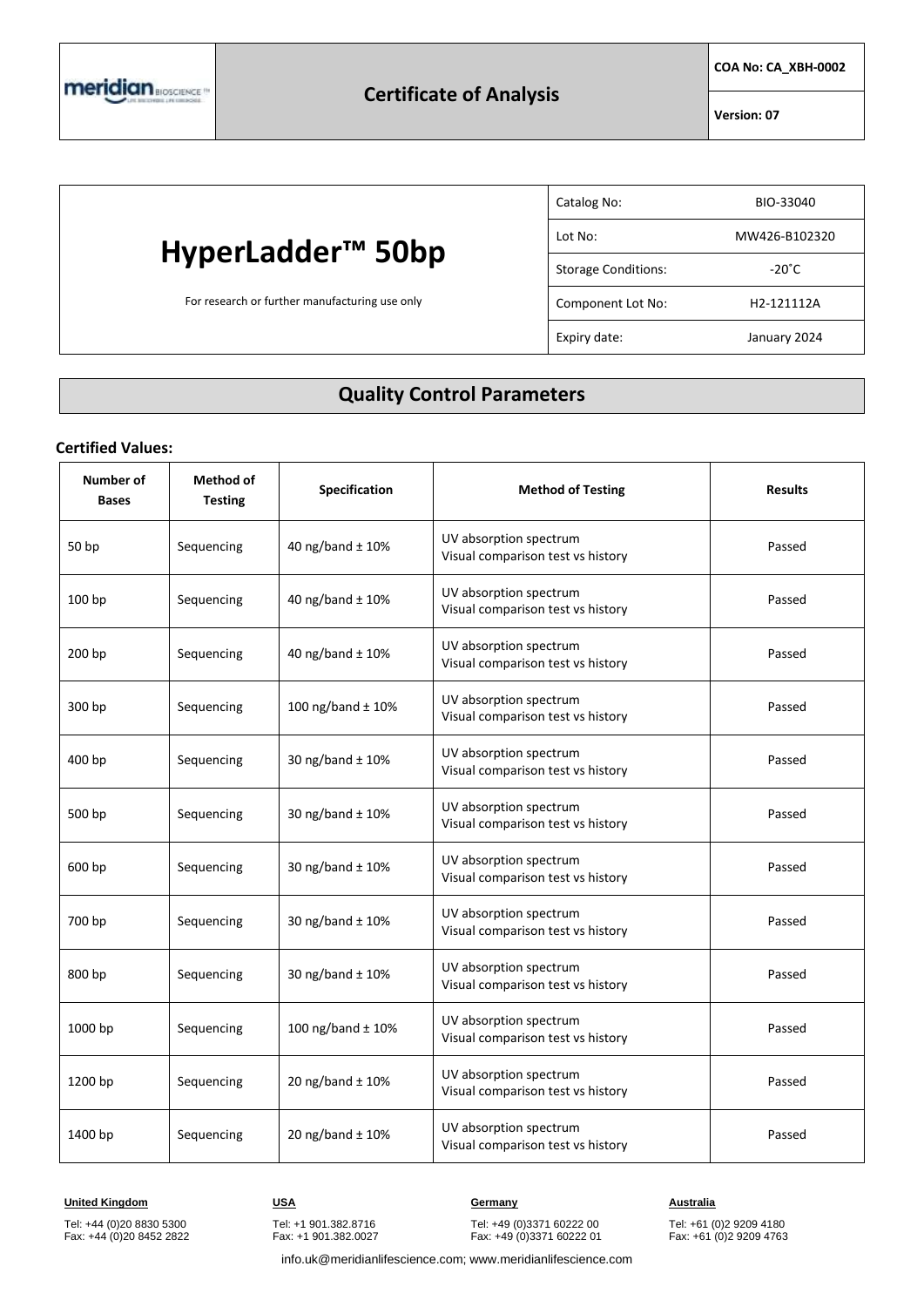

## **Certificate of Analysis**

**COA No: CA\_XBH-0002**

**Version: 07**

| 1600 bp | Sequencing | 20 ng/band $\pm$ 10% | UV absorption spectrum<br>Visual comparison test vs history | Passed |
|---------|------------|----------------------|-------------------------------------------------------------|--------|
| 1800 bp | Sequencing | 20 ng/band $\pm$ 10% | UV absorption spectrum<br>Visual comparison test vs history | Passed |
| 2000 bp | Sequencing | 50 ng/band $\pm$ 10% | UV absorption spectrum<br>Visual comparison test vs history | Passed |

Note: The values given relate to individual bands. Following the combination of all bands in one solution, the Ladder may be used for approximating the mass of DNA.

QA / QC Representative:  $\sqrt{2}$  Andrew Galeeba-M Date: 14<sup>th</sup> December 2021

Tel: +49 (0)3371 60222 00

Fax: +49 (0)3371 60222 01

Tel: +61 (0)2 9209 4180 Fax: +61 (0)2 9209 4763